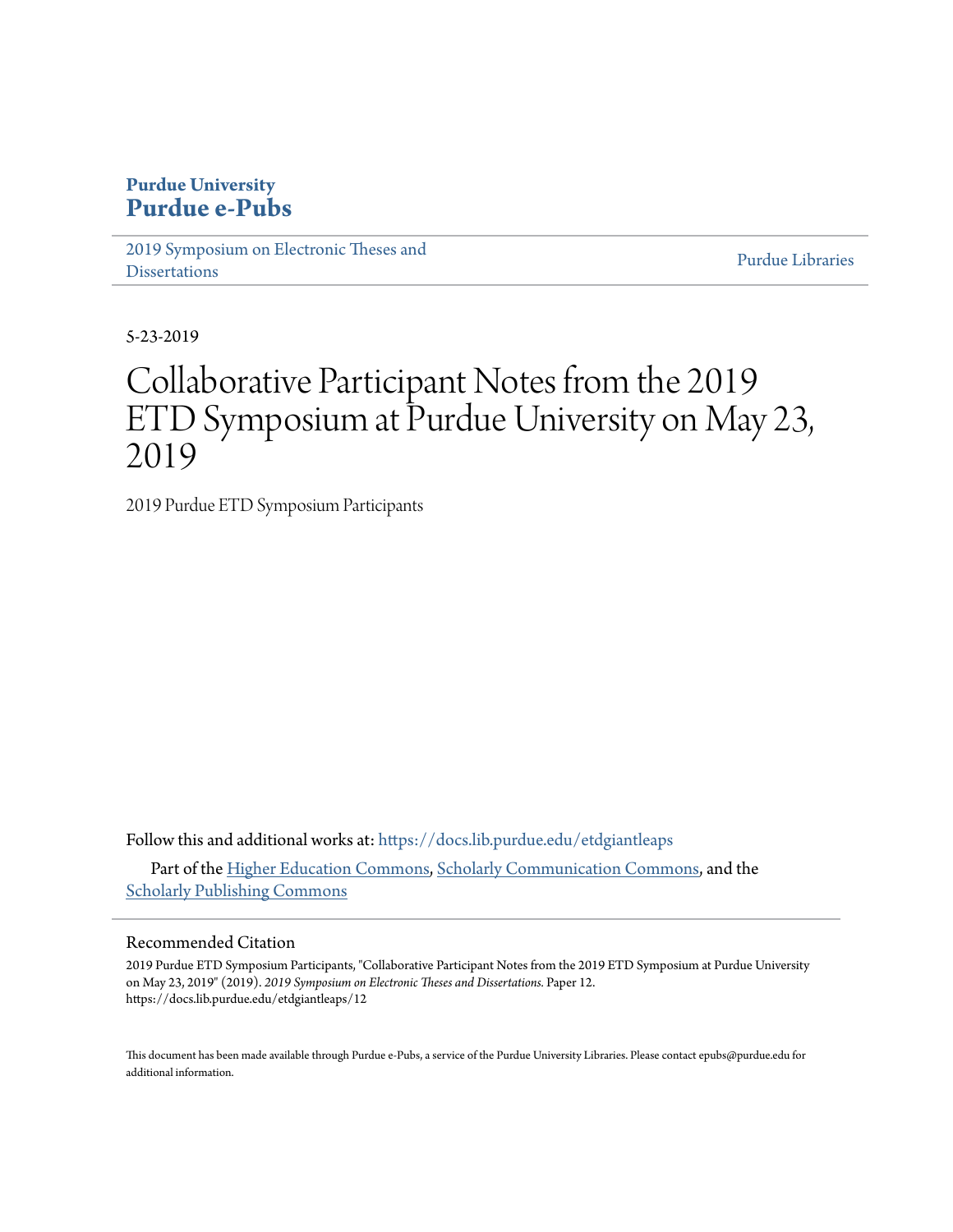## **Giant Leaps: Symposium on Electronic Theses and Dissertations Collaborative Notes**

May 23, 2019 Purdue University - West Lafayette, Indiana Symposium website: <http://www.lib.purdue.edu/etdgiantleaps/index.html> Link to slides: <https://docs.lib.purdue.edu/etdgiantleaps> Link to the working version of these notes: <https://tinyurl.com/etdpurdue> Twitter hashtag: [#etdpurdue](https://twitter.com/search?q=%23etdpurdue)

### Program

#### **1. Introduction and Welcome**

Purdue University Graduate School & Libraries and School of Information Studies

- Shift from print to digital
- Shift from documents to other forms of expressing student scholarship
- Disruptions for technology, roles, policies, culture and the definition of what a 'thesis' is
- Affects all levels: individual students and their aspirations, the primary professor, committee, department, college, school, thesis office and graduate college, university, discipline, and scholarly norms
- We have gathered faculty, staff, and students including grad colleges, heads of graduate programs, thesis offices, and libraries to share practices and think creatively about challenges and opportunities presented by electronic theses and dissertations (ETDs), especially those that are not awarded based on a document ("non-traditional", non-monographic works)

#### **2. ETD Plus: When Non-traditional is the New Normal, What's the Norm for ETD Programs?**

Martin [Halbert](http://www.digitalpreservation.gov/series/pioneers/halbert.html), Dean of University Libraries, U of North Carolina at Greensboro - opening keynote address

- 1. Core problems were always issues but electronic formats now give us the opportunity to deal with them
	- a. Print runs are in many places yet the standard outside of US
	- b. Not all are print formats, i.e., the problematic of performance accompaniments and IP (rights and limited access)
		- i. Example: Antonin Dvorak's Piano in G Minor, Opus 33: A Discussion of Musical Intent and Pianistic Effectiveness
		- ii. Example: 3D or physical items like tapestries cannot be captured and presented. Photos in a PDF do not do justice. In Computer Science, for example, Code files not archived just disappear without a plan for capture and preservation. Maybe documentation for code should be manifest as comments made in the code to be read instead of the traditional thesis?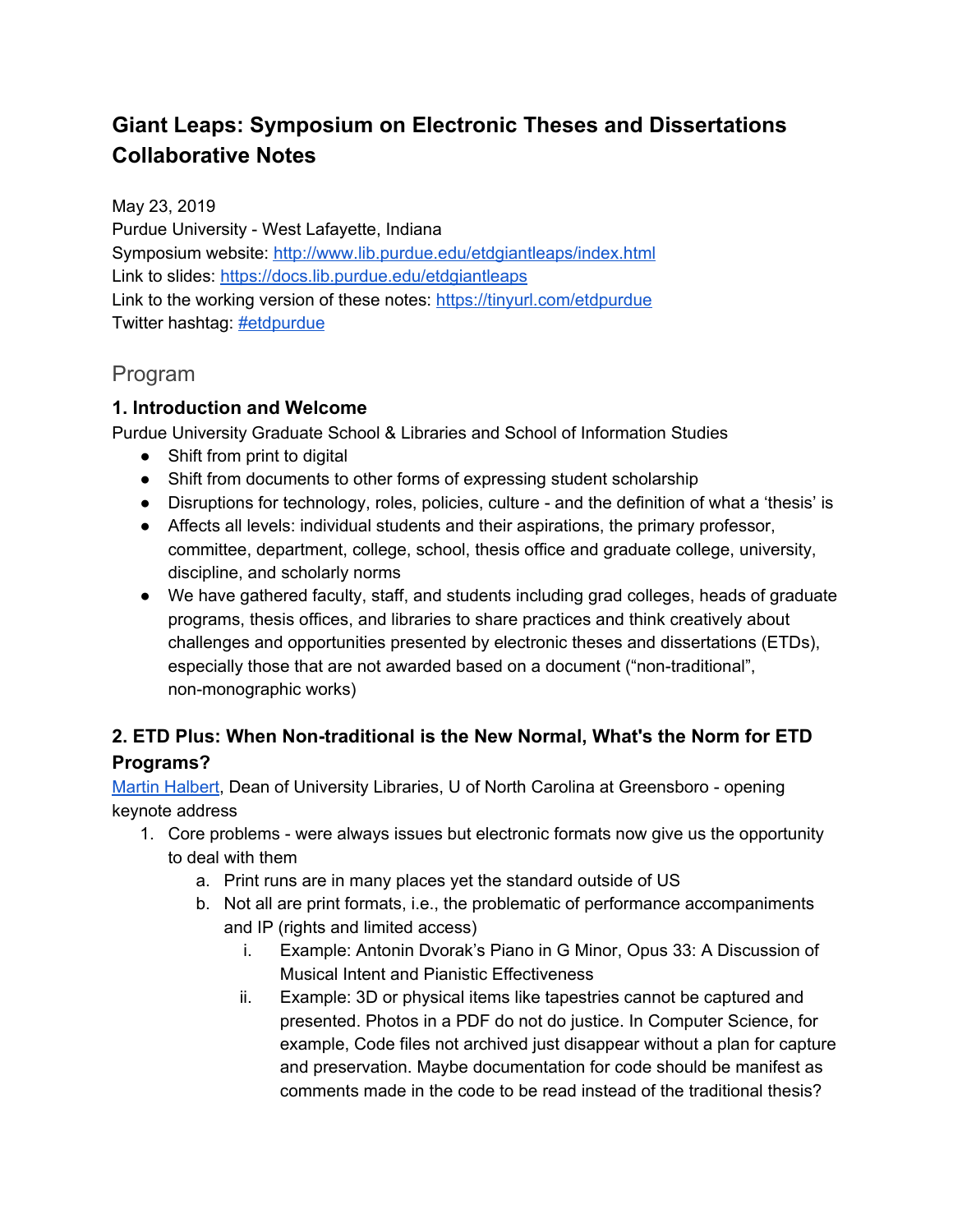- iii. Example: "Critical Discussion of Pleroma: A Digital Drama and Its Relevance to Tragic Form in Music"
	- 1. <https://digital.library.unt.edu/ark:/67531/metadc33228>
- c. Opportunities do present themselves with varying or dynamic formats for finding ways to share and present the works.
- d. How do we capture the output of scholarship?
	- i. Ingestion processes often cannot capture complex digital objects
- e. NDLTD Global ETD search:<http://search.ndltd.org/>
- f. ETD Lifecycle Management project, <https://www.usetda.org/resources/etd-lifecycle-management/>
- g. ETD Lifecycle Model, <https://educopia.org/electronic-theses-and-dissertations/etd/>
- h. ETD lifecycle management workshop, <https://educopia.org/etd-lifecycle-management-workshop/>
- i. International Survey 2013 <http://hdl.handle.net/10919/50978>
	- i. Ingest process is moving from an assembly-line model to a more varied process similar to research data management
- j. Policy Scan of 230 universities 2013
	- i. Only 18% had institutional-level policy, most were weak and many people were not aware of them
- k. Their research data management report: <https://clir.org/pubs/reports/pub160>
- l. ETDplus project 2015 surveyed ETD program staff and grad students
	- i. Only 20% of ETDs were simply text
	- ii. 38% of students said non-text content was the most important piece of their scholarship, but only 13% of them had plans to submit those materials
	- iii. 25 of 65 ETD staff didn't know they would take non-PDFs or not
- m. ETDPlus Toolkit: <https://educopia.org/etd-toolkit/>
- n. ETDPlus Workbench reference implementation, <https://educopia.org/curation-workbench/>
- 2. Broader issues
	- a. We have to accept that we can't force scholars to implement our best practices for data management and preservation.
	- b. Stop trying to herd cats and motivate them instead. Cats are motivated by food graduate students are motivated by graduation (although one might argue grad students are similarly motivated by food). --- Who at your institution can champion this topic?
- 3. Where do we go from here?
	- a. Alignment across departments
	- b. Motivation
		- i. Collaborations
		- ii. Grant funding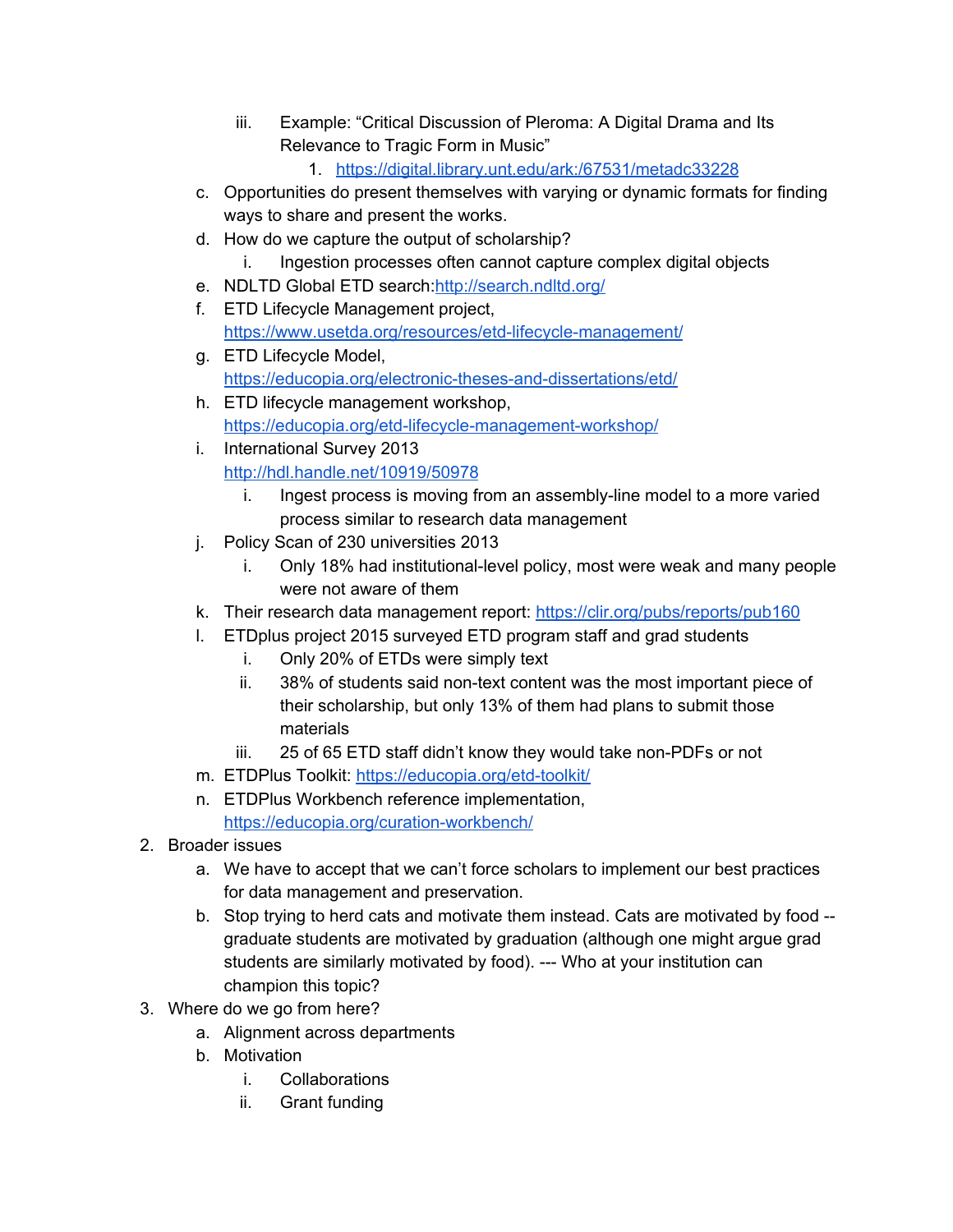- iii. Community partnerships
- iv. Increased visibility
- v. Societal benefits

#### **3. [The Landscape of Modern Theses](https://docs.lib.purdue.edu/etdgiantleaps/3/)**

Matt [Hannah](https://chroniclevitae.com/people/212074-matthew-hannah/profile) - Assistant Professor of Library Science and Digital Humanities, Purdue University

- 1. The Neoliberal University political and economic theory
- 2. ETDs as response? Or a signpost of the times in higher ed
- 3. Economic decline in Humanities? Fewer students, fewer faculty, fewer grads, more debt - jobs?
- 4. Ethical option 1 : reform higher ed and decrease non-marketable degrees (less "scholarship for the sake of scholarship")
- 5. Ethical option 2 : diversify higher education to strengthen chances to get jobs
- 6. If grad students absolutely set on tenure track job, perhaps they do want to double-down on traditional path with dissertation, etc., until the academy is reformed.
	- a. Students do need diversity in their portfolios, a web presence, etc., for shape of your dissertation
- 7. Expect students to come out of university with both a CV and a resume
- 8. Four alternative model examples:
	- a. Infinite Ulysses by Amanda Visconti, <http://infiniteulysses.com/>
	- b. Unflattening by Nick Sousanis, <http://spinweaveandcut.com/unflattening/>
	- c. My Gothic Dissertation by Anna Williams, <https://www.annawilliamsweb.com/my-gothic-dissertation.html>
	- d. Vanishing Leaves by Jesse Merandy, <http://jessemerandy.com/>
- 9. Challenges of Implementing Alternative Theses
	- a. Academic jobs still privilege the book
	- b. Projects require different skills than dissertations
	- c. Difficult for dissertation committees to advise and evaluate
	- DH librarians can help here
	- D. Storage and maintenance of projects

#### **4. [Beyond the PDF](https://docs.lib.purdue.edu/etdgiantleaps/4/)**

Heidi Arbisi-Kelm

- 1. Background
	- a. Writer's Workshop and MFAs
	- b. MFA theses still forced into document format for collection, even if it's only a few pages of artist's statement
		- i. [Example](https://search.lib.uiowa.edu/primo-explore/fulldisplay?docid=01IOWA_ALMA21569562080002771&context=L&vid=01IOWA&search_scope=default_scope&tab=default_tab&lang=en_US) here: notice "2 leaves" of text only; no images.
	- c. Missing opportunities to capture other formats
	- 2. Goal capture the most representative forms or examples of student work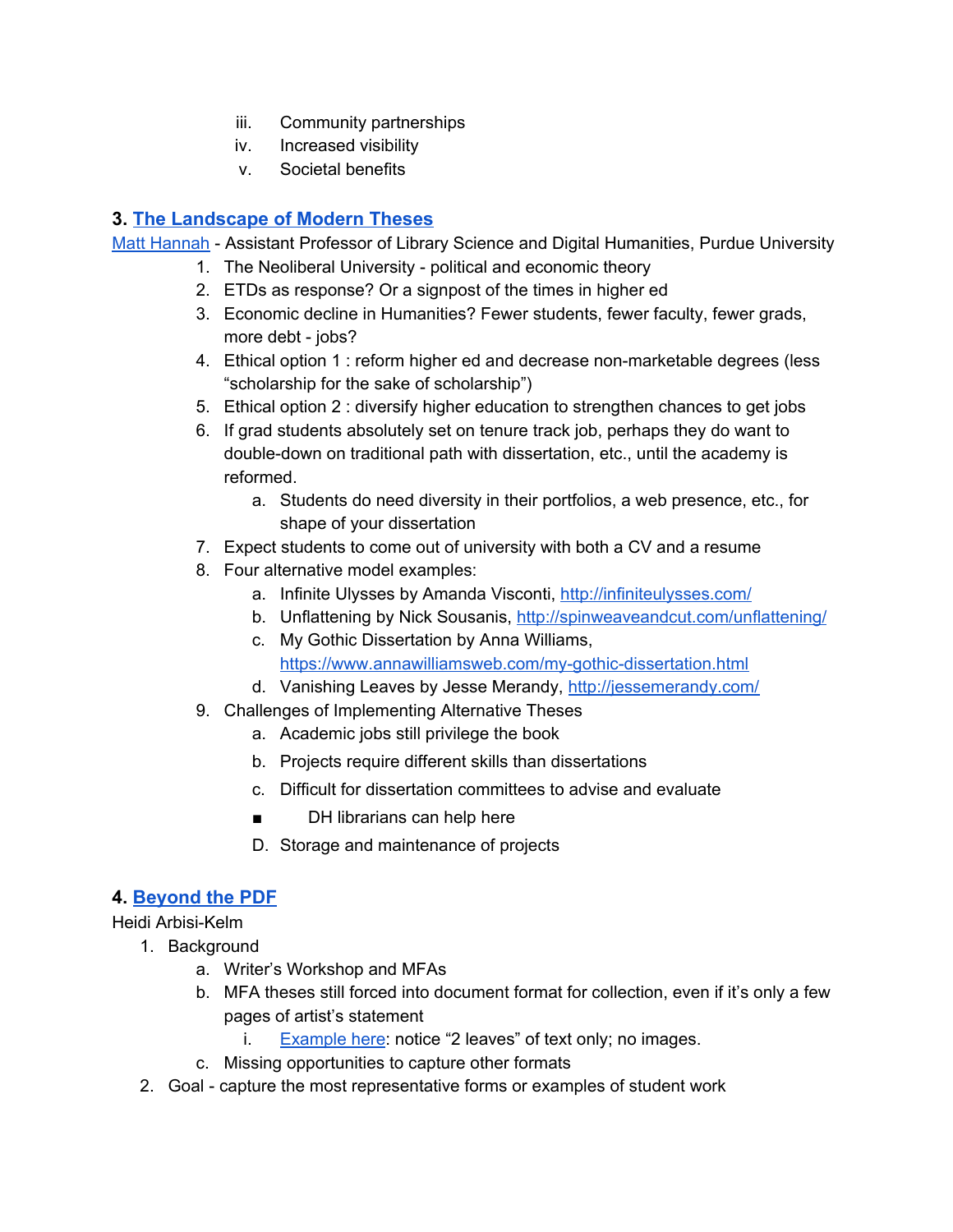- 3. What set us in motion?
	- a. NextGen PhD grant
	- b. Beyond the pdf conference
- 4. Help students recognize when their work is data. Example: Humanities students creating podcasts or hosting interviews and transcripts.
- 5. Pilots in theater, music and dance (see webinar link in slides)
- 6. Lessons learned
	- a. Gap between student work and what we collect
	- b. Shifting from compliance approach to preservation approach (collection and preservation to serve the "greater good")
	- c. Partnership with libraries is essential (ETDs are a "team sport")
	- d. Expect pdf will persist as a component of most alternative ETDs
	- e. Record list of related digital objects in new table of contents in ETD document
- 7. Questions what is the purpose of the thesis? How do you capture intellectual gains?

#### **5. [Purdue Graduate School Thesis and Dissertation Policy Changes](https://docs.lib.purdue.edu/etdgiantleaps/8/)**

James Mohler & Ashlee Messersmith

- New leadership at Grad School and change in dialog from faculty / staff / students who may have been used to hearing "No, our policy doesn't allow that" and changing the response to "Yes" or "No, but we can do X or Y or Z"
- Documentation and preservation is important for non-dissertation project-based degrees; same can be applied to ETDs or ATDs
- Survey of departments showed that many are already considering alternative thesis formats like articles or born-digital projects
	- Can run into hurdles related to copyright, accusations of self-plagiarism
- New requirements
	- Open access (with some exceptions)
	- ADA compliant
- Impact
	- Now about 30% of submissions are article-based
	- Portfolio submissions of three published articles
	- First website thesis will be accepted summer 2019
	- New open access repository has 10,500 views and 1,900 downloads so far
	- Need to defeat the kind of self-propagation that universities are so good at

#### **6. [Guiding Graduate Students in Data Management in Practice](https://docs.lib.purdue.edu/etdgiantleaps/1/)**

Michael Witt

- PURR (Purdue University Research Repository), <https://purr.purdue.edu/>
	- Collaboration between
		- Libraries
			- Preservation and stewardship
		- research office
			- competitive grant applications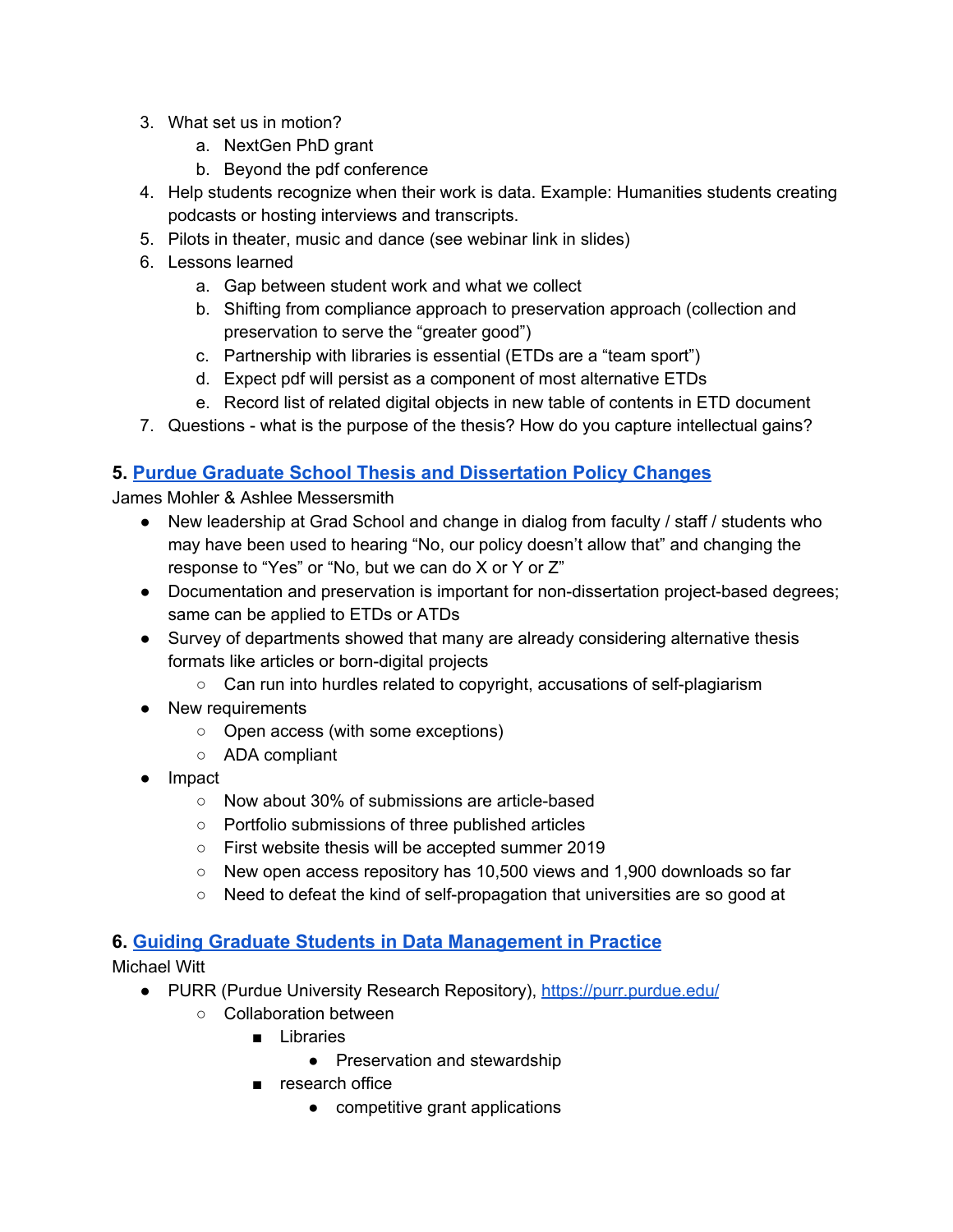- Meeting funder requirements
- IT
	- Infrastructure
- Built on HUBzero
- PURR/research data management value proposition to a faculty researcher
	- Help writing a DMP
		- Boilerplate text, sample plans, self assessment, DMPTool, tutorials, workshops, consultation
		- Grants office asks applicants if they intend to use PURR, and alerts the PURR team about those that do
	- Private collaborative online space to share work in progress
		- Up to 1 TB of space at no cost
		- Similar to dropbox
	- Option to publish data with a DOI
		- Up to 10 GB at no cost
		- Mediated deposit process that involves a review by the PURR team
	- Libraries will archive published data for at least 10 years
		- Wait 30 days after publication to archive to allow for any necessary edits or changes
		- Files serialized by BagIt and archived in MetaArchive
	- Measure the impact of data sharing
		- DOIs, Scholix
		- Scholars should cite their own data
- PURR staffing
	- Executive committee, steering committee, PURR staff, and collaboration with subject specialist librarians
- Value proposition for a grad student
	- Workflow with thesis office so students receive an email about PURR when they pass their prelims
	- $\circ$  Email contains a customized link to their storage space in PURR, which they can share with their committees
	- Publish data with DOI and optional embargo
	- Student cites their data in dissertation

#### **7. [Preserving Complex Digital Objects](https://docs.lib.purdue.edu/etdgiantleaps/2/)**

Carly Dearborn

- Digital preservation requires technology, resources, organization (people, policies)
- Be wary of easy answers because digital preservation is hard. Access is harder.
	- If we can't preserve access to a thing, why are we keeping the thing?
- Deposit policies should be informed by long-term preservation capabilities.
- Preservation should be embedded in existing tools and functions, and codified in policy.
- Deposit is not the end of the life cycle. Preservation is an iterative process.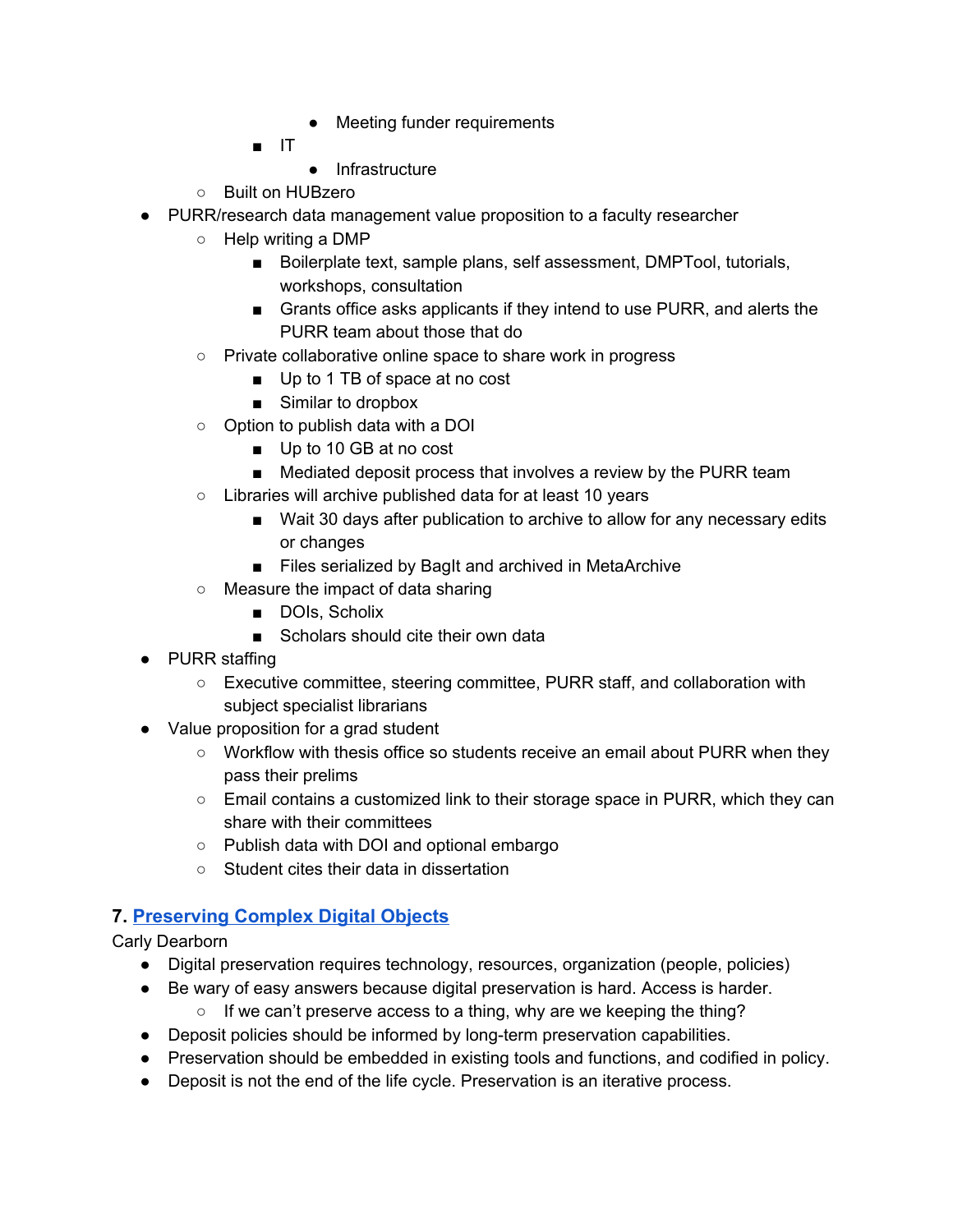$\circ$  (Student and faculty) What are the most important factors of the research - what can be preserved long-term? Educating students on levels of preservation.

#### **8. Panel: Challenges and Culture**

- Anthony Bushner, PhD Candidate, Rhetoric and Composition
- Kathryn Henke Evans, Visual Resources Librarian
- Justin Race, Director, Purdue University Press
- Lydia Utley, Research Analyst, Department of Forestry
- Laura Zanotti, Associate Professor of Anthropology
- 1. What do you see as the preeminent challenge in changing dissertation/thesis standards?
	- a. With the U Press:
		- i. Front end credentialing a professor (tenure achievement)
		- ii. Back end find content, make the content, sell the content
	- b. Anthro (advisors)
		- i. Fairness and equity building similarities in the criteria that graduate students are evaluated
		- ii. Transferability
		- iii. Legibility
		- iv. Success Growing competitiveness of the job market in academia and elsewhere; how does an alternative dissertation fit in that market and remain effective
	- c. Current graduate student
		- i. Challenges are needed in the idea of what is rigorous in emerging scholarship types
		- ii. How do you quantify the variable amounts of work from projects, to dissertation, to a hybrid
	- d. Research analyst
		- i. Fairness in norms and change on the norms i.e., time involved ten years ago using a fledgling technology versus one that is now fully developed
		- ii. Needs for reproducibility
	- e. Visual resources librarian
		- i. Exhibition is the thesis
		- ii. Documentation is the dissemination of knowledge
		- iii. Documenting thesis talks or performances (capture, not edited)
- 2. Related question from Twitter user @ProfPowell: I'd like to hear about how they got faculty and admin on board for alternative formats, esp. vis-a-vis defense and deposit.
	- i. Programs are interested in more public-facing content as dissertation outputs, so the gaming dissertation is one that definitely meets that and its alternate form gets approval
	- ii. Interested student inspire changes to departmental policies
		- Customary, multi-modal, article-based dissertation formats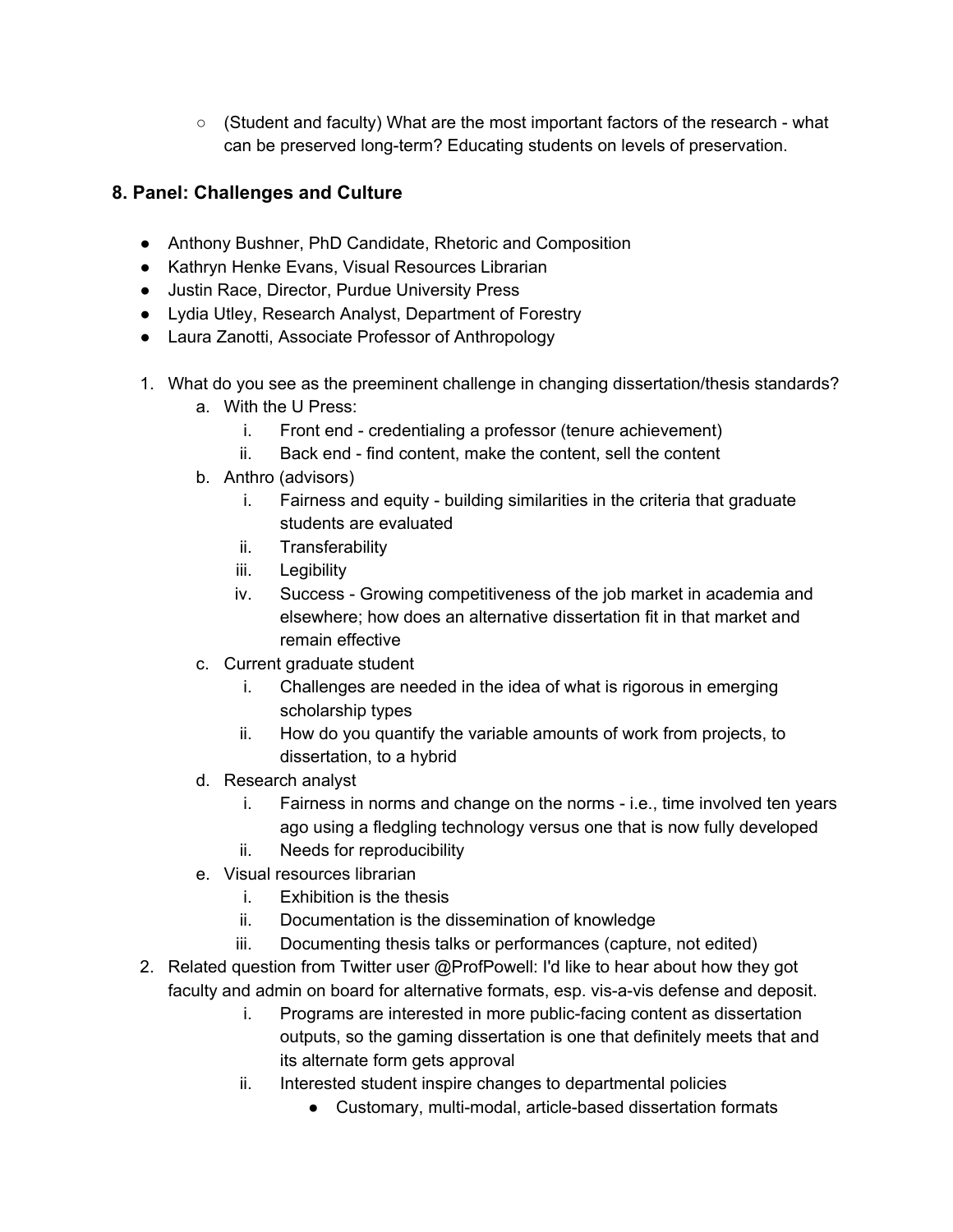- Having different dissertation models could be used as a recruitment tool
- 3. Question from Twitter user @smdadamo: How can we make collaborative writing and research production more acceptable to disciplinary logics of merit, credentialing, and publishing and what forms can this take?
	- i. Allowing students to submit multi-authored dissertations
	- ii. Tell the students the goal they need to achieve, not how they get there.
- 4. Why would we want to transform a credentialing system that has been around for hundreds of years?
	- a. Job market
	- b. Departmental Survivability
	- c. Advancement in technologies
	- d. Expansion books and journals will still exist
	- e. Afraid to let go of the past it doesn't serve its purpose any longer

#### **9. Lightning talks: Examples of Non-traditional Theses and Dissertations from a Variety of Disciplines**

- English Erika Findley & Kim [Fleshman](https://docs.lib.purdue.edu/etdgiantleaps/11/), Bowling Green State University
	- Transgenre dissertation combined art and text
	- Does this become figures in the description and comparison to format requirements? In the shared case, no.
- [Chemistry](https://docs.lib.purdue.edu/etdgiantleaps/9/) David Zwicky, Purdue University
	- Built 3D models of protein folding of polypeptides that was able to be printed
	- makezine.com/peppytides or peppytides.org
- English Daniel Johnson, University of Notre Dame
	- <https://earlybookmarket.com/introduction.html>
	- Hosted on the author's personal website; do we use Docker, which we heard about today?
	- How do we 'publish' and fix the document?
- [Geographic](https://docs.lib.purdue.edu/etdgiantleaps/7/) Information Systems Nicole Kong, Purdue University
	- GIS in research generated content
	- Campus location data from archival resources
	- Data sharing at datacommons.psu.edu
- [Engineering](https://docs.lib.purdue.edu/etdgiantleaps/6/) Austin McLean, ProQuest
	- Proquest can accept any file format it is placed on the platform to be delivered back as supplemental files.
	- Land, Emory Scott. The University of Wyoming, Thesis on Motor Control (1907)
		- Table oriented contact
		- Photo heavy content
		- Blueprints
- [Visual](https://docs.lib.purdue.edu/etdgiantleaps/5/) Arts Jere Odell, IUPUI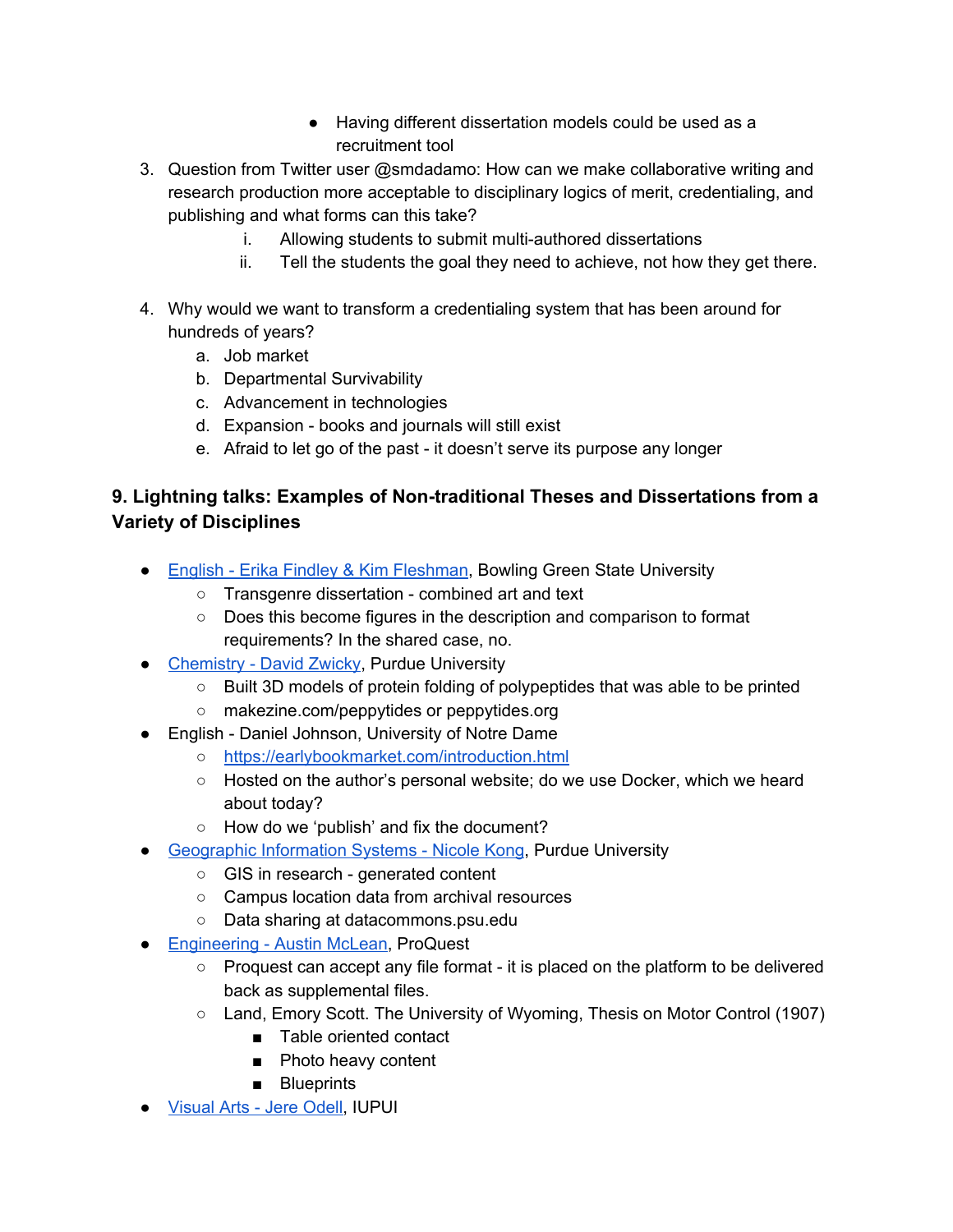○ Why we should not place and don't place restrictions on content submissions

#### **10. [The Doctoral Dissertation: Observations, Perspectives, Protean Nature?](https://docs.lib.purdue.edu/etdgiantleaps/10/)**

Jean-Pierre Hérubel, closing keynote address

- Globally doctorates are a function of an information economy
- "For bricklaying does not produce architects" Gilbert Highet
- Very few humans can be truly interdisciplinary to know and master and function in more than one discipline (and withstand the criticism from all camps!)
- Dissertations are steeped in the discipline
- Different traditions, different protocols, different vetting
- Dissertations are protean (changing)
- In some cases, pro forma, in other cases not at all (you can fail, and some do)
- What constitutes knowledge, and what constitutes the creation of new knowledge? How do you measure it?
- In some countries, the thesis is the magnus opus not a training exercise
- Credentials vary widely in different countries and cultures
- Individual or team generated? Credit?
- England didn't have PhD until after WWI and it became marketable
- Doctoral degrees (Ed, PharmD, DBA, DA, D.Eng, etc) themselves are very different in nature and purpose; some are completely research-oriented, others focussed on practice
- Moved towards research and PhD
- Psychological and sociological influences on dissertation writing impact on the individual (liminal journey)
- Identification with high degree of specialization for doctorates
- Internal forces: time-to-degree, high debt, declining opportunities to publish dissertation as book, work-force and life demands, powerful vocational interest within academic institutional frameworks
- External forces: decline in faculty positions, doctorates are more common, diminishing resources to support PhD students, especially in humanities and arts
- Articles in/as dissertation is common in the U.K.
- Small percentage of humanities dissertations are published afterwards as monographs
- Don't be too quick to say, I've got the answer (for ETDs, etc.) invest time to refine and articulate the questions
- What do non-traditional theses add to the imprintatur?
- Are these an attempt to re-legitimize humanities & other pure academic disciplines facing an onslaught from the commoditized approach to learning and knowledge?

#### Small Group Discussion Notes

Get lunch and convene with others in your group number (on back of nametag). Nominate a reporter to take notes and report out in plenary discussion after lunch. Questions suggested by Michael Witt: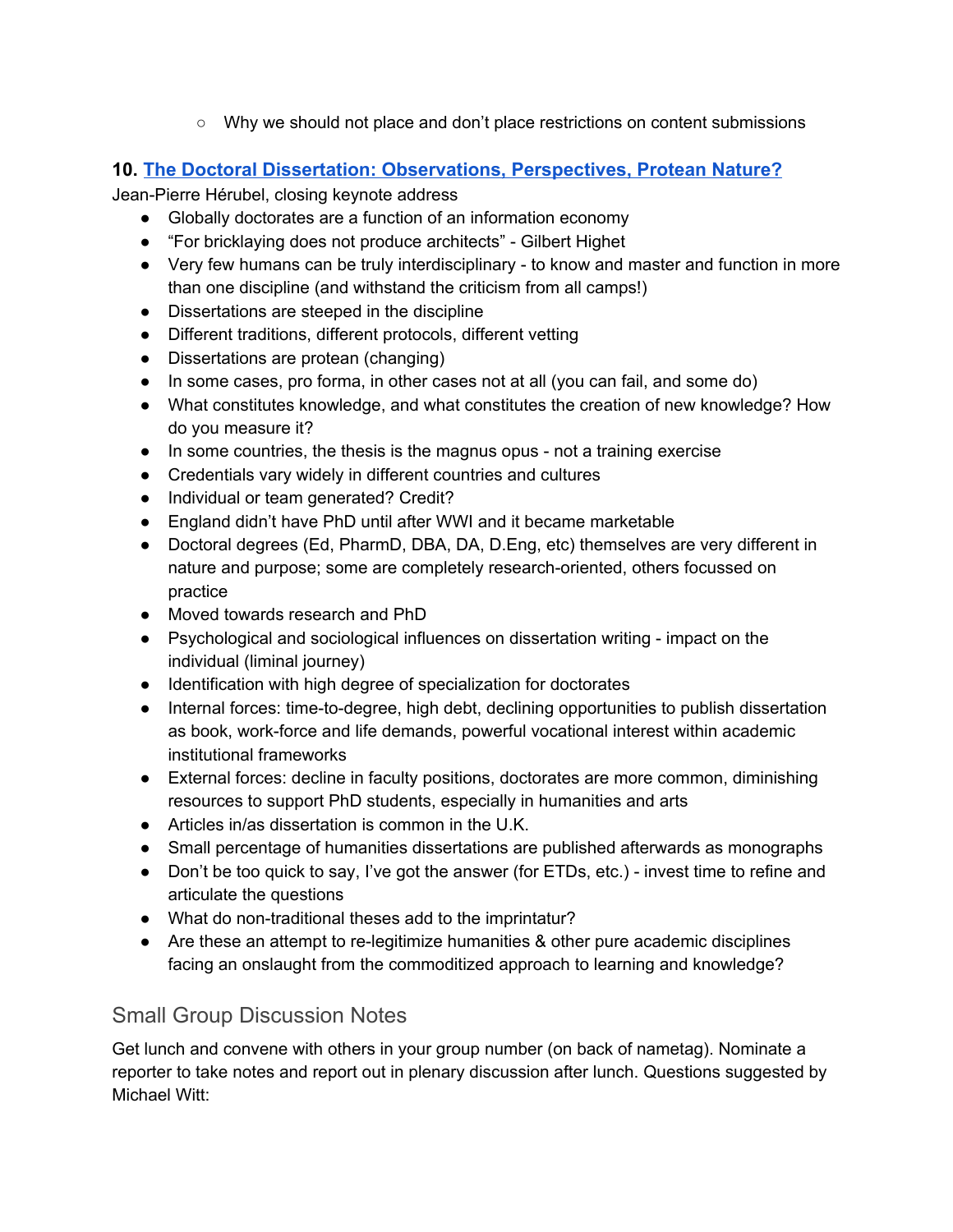- 1. What kinds of theses are you seeing now or do you expect to see that are not traditional monographs? How are you (or will you be) handling them?
- 2. What new policies may need to be created or what existing policies may need to change to adapt to them?
- 3. How are you interacting with faculty and observing the culture of credentialing within the departments as it relates to non-traditional theses?
- 4. What are the concerns and opportunities for your graduate college and thesis office and their role with ETDs?
- 5. What are the concerns and opportunities for your libraries and their role with ETDs?
- 6. What are the concerns and opportunities for your technology provider/s and their role with ETDs?
- 7. How are you currently organized and collaborate within your institution to process theses? In what ways might this need to change (or not)?
- 8. Are there ways we can collaborate across institutions to address these challenges and opportunities?
- 9. Will it *ever* stop raining?

#### **Some notes from small group discussions:**

Non-traditional Theses & Dissertations received by our institutions-

- Dynamic networks
- ARticle based portfolios
- Textiles
- Anticipate receiving virtual reality environments produced by 3D imaging of buildings in the future
	- Challenges
		- *■ At what point do institutions with limited funds invest in the technology necessary to host alternative ETDs given that currently these are still outliers*
		- *■ If institutions seek consortial approaches how do we manage different institutional policies, and different departmental policies within institutions.*
			- *● Such policies include who can access the platform, file format requirements, requirements for comprehensiveness of submissions (e.g. if a computer program is submitted as an ETD will the researcher be required to submit the code, or only the exe file?), preservation policies etc..*
			- *● Who takes responsibility for preserving what in such a model?*
			- *● How will we design workflows that can be implemented across differently staffed institutions?*

Policy changes that may be required-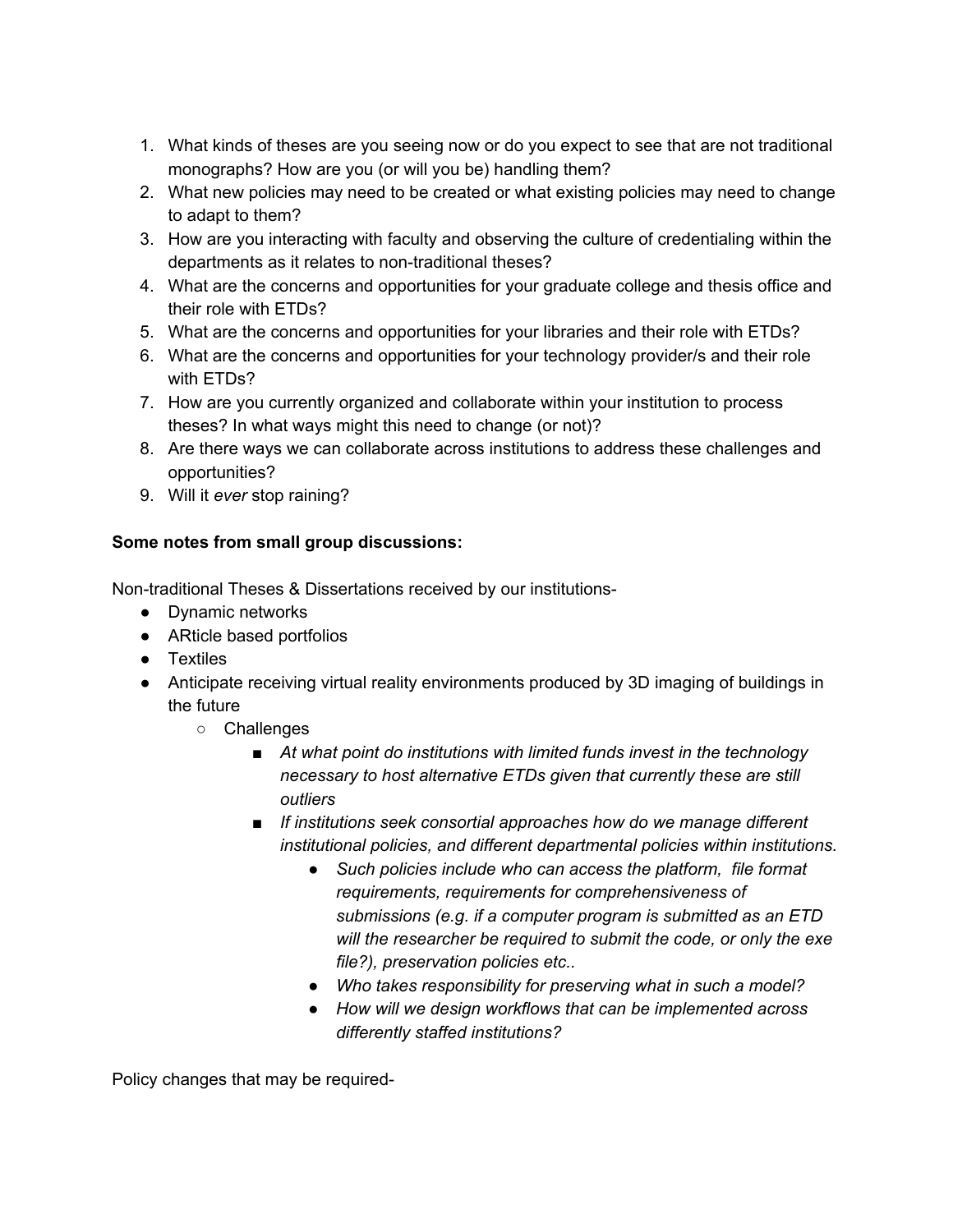- Do we specify a list of acceptable file formats or allow researchers to use whatever file format or program they choose?
	- Note: Proquest will accept any format but commits to preserving a specific list of formats
- Advantages and challenges of IR-first / ProQuest-first submissions and how they interface to other systems (process workflows, Banner data, IR repository metadata, digital student records, etc). Challenges can refer to how submission content is tagged as primary dissertation, supplemental content, and various access rights on the record and content. Related article: Whose [Dissertation](https://www.insidehighered.com/news/2019/05/23/rejecting-requirement-publish-dissertations-online) Is It, Anyway? *Balking at a requirement to upload a copy of his doctoral thesis to an online database run by library services company ProQuest, one student pushes back.* [By Lindsay [McKenzie](https://www.insidehighered.com/users/lindsay-mckenzie)]
- Digital scholarship can signal boost diverse voices that have not been historically privileged to form the basis of textbooks.
- Incorporating alternative dissertation options can be translated into a way of recruiting a more diverse student body by creating a support structure for celebrating varying cultural competencies, for example indigenous & underrepresented populations.

Embargoing a thesis - If a student retains the copyright to the thesis, why are we restricting how long of a time they can "embargo". At Purdue, we will allow a thesis to be "Confidential" for up to 2 years, then a student can embargo the thesis for as long as they wish. The embargo will allow the metadata to be published, but the file will be publicly restricted for an indefinite period of time.

#### Symposium Participants

- 1. Amy Kuether, University of Wisconsin
- 2. Annapurni Subramaniam, Purdue University
- 3. Ashlee Messersmith, Purdue University
- 4. Austin McLean, ProQuest
- 5. Ayla Stein Kenfield, University of Illinois at Urbana-Champaign
- 6. Carly Dearborn, Purdue University
- 7. Christine Harper, Saint Louis University
- 8. Colleen Ann Mullarkey, University of Chicago
- 9. Dan Tracy, University of Illinois at Urbana-Champaign
- 10. Daniel Johnson, University of Notre Dame
- 11. Dean Lingley, Purdue University
- 12. Devi Prasad V. Potluri, Chicago State University
- 13. Devin Higgins, Michigan State University
- 14. Donna Ferullo, Purdue University
- 15. Ericka Findley, Bowling Green State University
- 16. Erla Heyns, Purdue University
- 17. Gene Ann Fausett, Purdue University
- 18. Heidi Arbisi-Kelm, University of Iowa